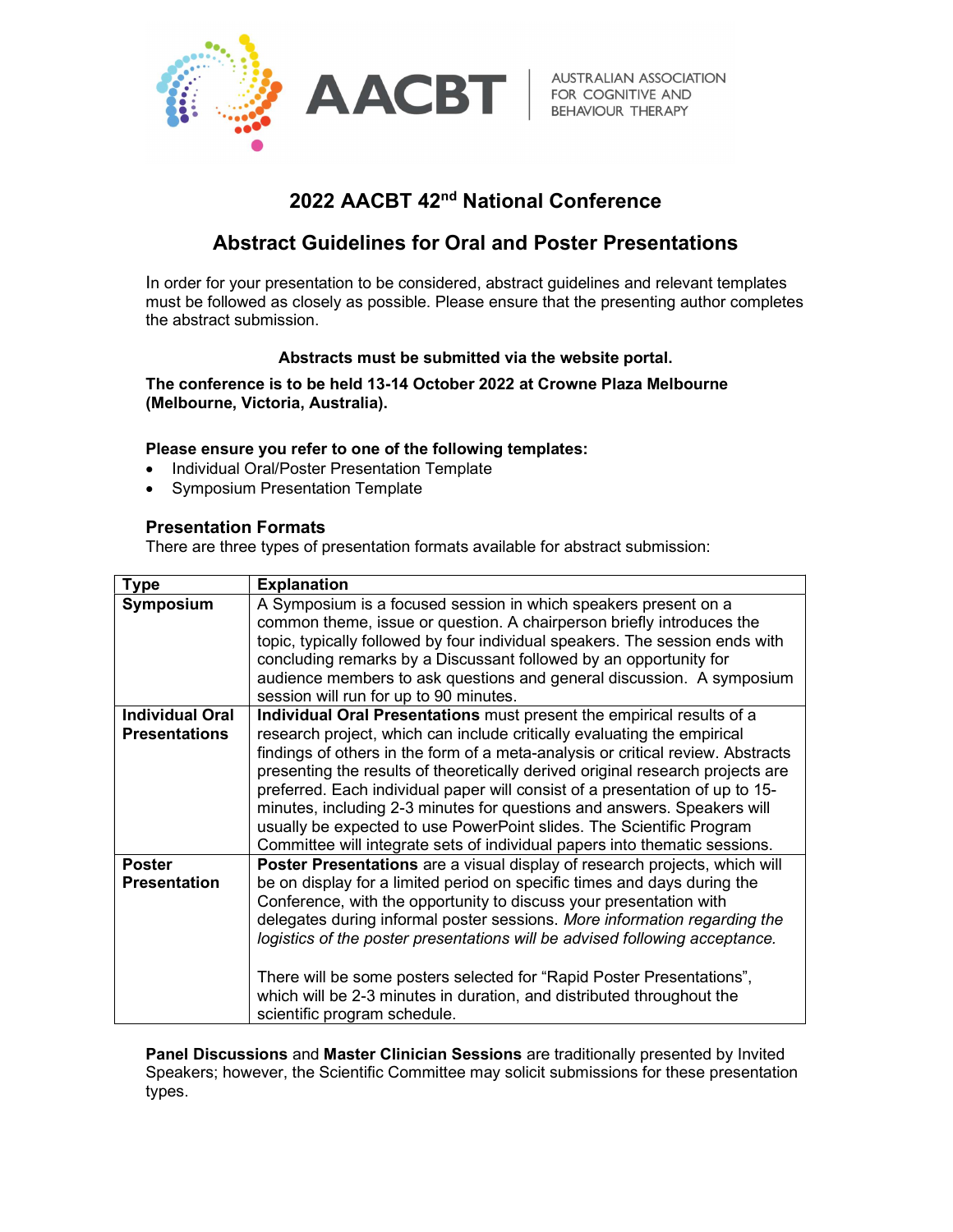## Presentation Themes

The conference theme of #AACBT22 is:

### "CBT for all"

Abstracts can be submitted within one of the following themes:

- Alcohol & Substance Use
- Anger Problems
- Anxiety
- Behaviour Problems
- Bipolar Disorder
- Child, Adolescent & Youth Mental Health
- Comorbidity
- Couples & Relationship Problems
- Depression
- Developmental Disabilities
- Diversity, Sexual Orientation & Gender Identity
- Eating Disorders & Body Image
- $\bullet$  eHealth
- Family Relations & Domestic Violence
- Forensic Populations
- Health & Chronic Medical Disorders
- Indigenous Health
- Neuroscience
- Obsessive Compulsive & Related **Disorders**
- Obesity
- Pain, Injuries & Rehabilitation
- Personality Disorder
- Positive Psychology, Wellbeing & **Happiness**
- Psychosis & Schizophrenia
- Sexual Difficulties
- Sleep
- Suicide
- Training & Supervision
- Transdiagnostic
- Trauma, PTSD & Grief
- Other

## Abstract Submission

Abstracts must be submitted electronically through the online submission site. You will be required to enter:

- Preferred presentation type
- Abstract title
- Authors' names (including titles, email addresses and presenting author)
- Abstract as a word document plus a disclosure of interest statement
- Short biography of presenter (maximum 50 words). This information will be used by the session chair for introduction purposes and may be published in conference literature

## Abstract Guidelines

#### All abstracts must:

- **Be prepared in Arial 11-point type only on the appropriate AACBT TEMPLATE.** The document **must not** be password protected or read only as this may result in your abstract failing to upload successfully.
- Single spacing should be used
- Format Microsoft Word (.doc or .docx) file only
- Leave one line between paragraphs
- Specify all abbreviations in full at the first mention, followed by the abbreviation in parentheses, thereafter abbreviation only should be used. Do not use abbreviations in the title
- Abstracts must be original and written in English with Australian spelling
- Abstracts must NOT have a header or footer on the page
- Download the appropriate template for your submission.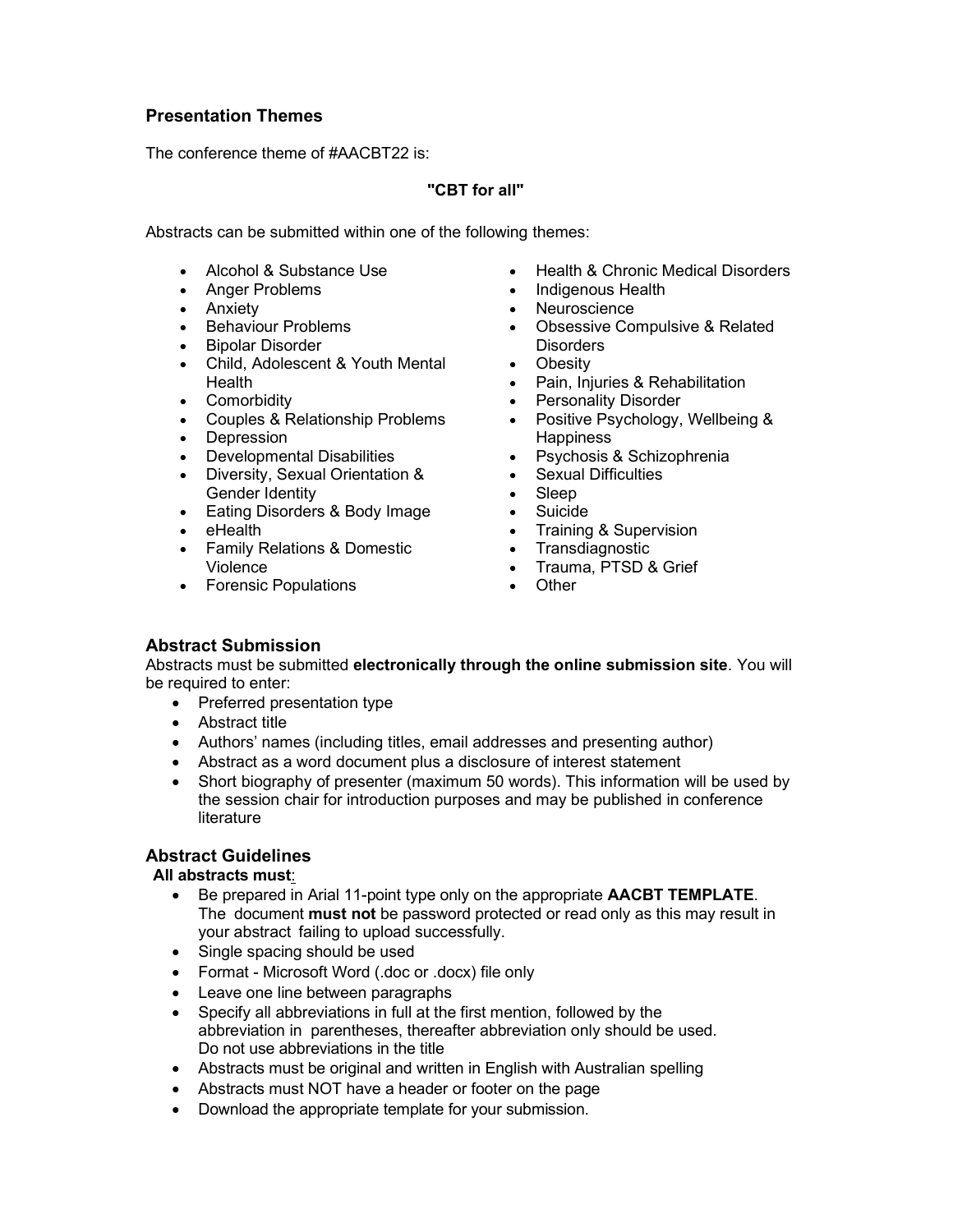## All abstracts must include:

1. TITLE: in BOLD and UPPERCASE at the top of the abstract

## 2. Authors:

- Principal author to appear first
- Underline the name of the author who will be presenting the paper
- Use surname followed by initials (do not use full stops or commas between surname and initials)
- Omit degrees and titles
- Include affiliations for each author. Use superscript numbering *after* the author's name to indicate affiliations
- 3. Body of Abstract: maximum 250 words, with following headings:
	- Background: study objectives, hypothesis tested, or description of problem
	- Methods: method used or approach taken
	- Results: in summarised form, must include data/results but do not include tables, graphs or pictures
	- Conclusion: description of main outcomes of the study. Include knowledge or insight that conference attendees will gain from the presentation, explanation of how conference attendees can apply the skills and/or knowledge within their communities and how the study contributes to evidence-based knowledge

### 4. Disclosure of Interest/Ethical Statement

Please include a disclosure of interest statement in your abstract for any contributions received relevant to this work. Please see the example below:

"The Australian Association for Cognitive and Behaviour Therapy Conference Collaborators recognise the considerable contribution that industry partners make to professional and research activities. We also recognise the need for transparency of disclosure of potential conflicts of interest by acknowledging these relationships in publications and presentations."

Please indicate that there is nothing to disclose or please disclose all potential conflict of interest.

Please contact the Conference Secretariat at info@aacbt.org.au if you are unable to lodge your abstract via the website or if you have any queries.

## Please Note

- All abstracts must be prepared using the **relevant template**. Incomplete or incorrect submissions will be returned to the author and must be re-submitted in the correct format to be considered for inclusion in the program
- There are a limited number of oral and poster positions, priority will be given to original submissions. There is no limit to the number of abstracts that may be submitted by an individual. Splitting of a body of work into multiple abstracts is discouraged and consolidation into one abstract is preferred. The Scientific Committee reserve the right to limit the number of oral presentations per author to encourage presentation diversity
- The contact author details provided at the time of abstract submission should be for the nominated main contact for your abstract. All correspondence relating to the submission will be directed to this person, and they should in turn distribute to all co-presenters as applicable